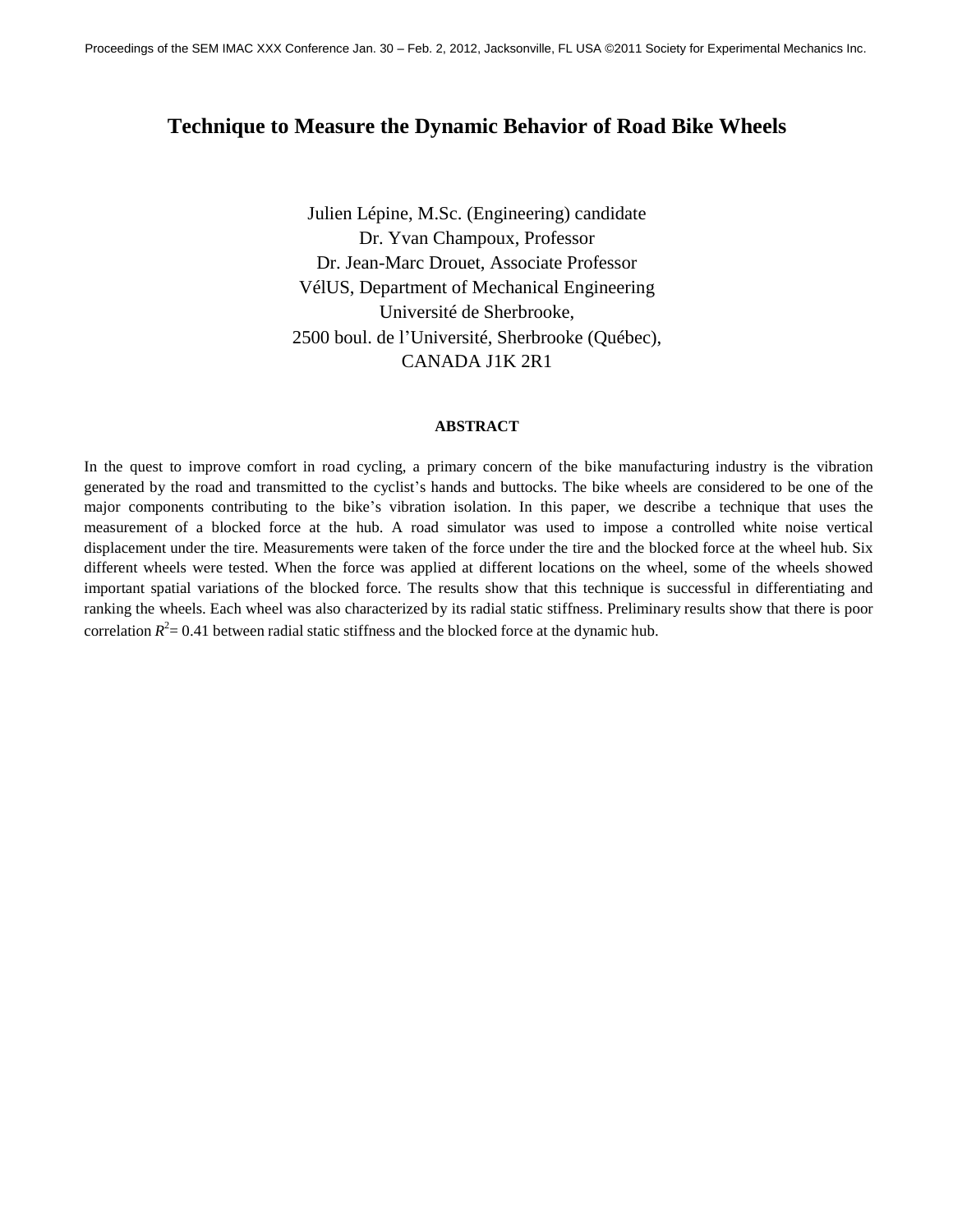### **Introduction**

Over recent decades, several measurement techniques have been developed to enhance cycling performance, ranging from rider performance measurements to in situ load and stress measurements on the bike frame and components. Rider comfort has also emerged as a significant performance issue. Devoted cyclists spend hundreds of hours each year on their bikes, thus justifying a desire for better comfort. Vibrations generated by road surface defects are a major source of discomfort, fatigue and disincentive to ride; therefore the ability to filter these vibrations is paramount. Designing a road bike with comfort in mind is a major challenge, because contrary to other types of bicycles (i.e. mountain bikes), road bikes have no suspension system: isolation from vibrations therefore depends mainly on the dynamic behavior structure which is characterized by a modal analysis of the full bike, in [1] and [2]. Because of the complexity and sheer number of components on a bicycle, each part must be studied individually in order to better understand and improve the full assemblage.

Road bike wheels are often considered to be one of the components with the greatest influence on cyclist comfort. For one thing, the wheels are in direct contact with the source of excitation: the road surface. So far, the only measurement that has been used to characterize and compare wheels has been a static quantity: the static radial stiffness. Note that in this paper, a bike wheel is composed of a hub, spokes, a rim, and a tire or tube.

The purpose of the research reported in this paper is to experimentally characterize the dynamic behavior of road bike wheels. The specific objectives are (1) to develop a test rig to measure the hub transmitted force and static radial stiffness of road bike wheels; (2) to experimentally measure and analyze these quantities using several wheels in order to disclose intra and inter variability; and (3) to investigate if static radial stiffness could be correlated to the transmitted force at the hub.

# **Materials and Methods**

Figure 1 provides a schematic diagram of the test rig developed for studying wheel dynamic characteristics. The dynamic wheel test rig measures the blocked force at both ends of wheel axle. These ends are respectively clamped to a force transducer (Sensortronics 60001 S-Beam, capacity: 1000 lb) to measure transmitted vertical force. Both transducers are clamped to a very stiff rigid structure connected to the ground in order to measure the hub axle vertical blocked forces. An 8 channels LMS SCADAS Mobile data acquisition system was used and the data was analysed using LMS Virtual.lab software package

A road simulator is used to impose controlled vertical displacement under the tested wheel. The test rig uses a horizontal swing arm rotating freely around a pivot. A motion displacement actuator, the D-BOX KAI Kinetron, drives the swing arm. The use of a swing arm allows for stabilizing the push force in the XZ plane and its length is such that near vertical displacement is obtained under the wheel. The displacement of the actuator is measured with an LVDT (Trans-Tek AC LVDT Series 290). A force transducer (Sensortronics 60001 S-Beam, capacity: 500 lb) located under the wheel measures the push force applied to the tire. A half-cylinder element (13 mm in diameter) is attached to the top of a plate and is in contact with the tire. This force-transmitting element allows the simulation of local contact similar to a road bump. The tire pressure is adjusted to 8 bars.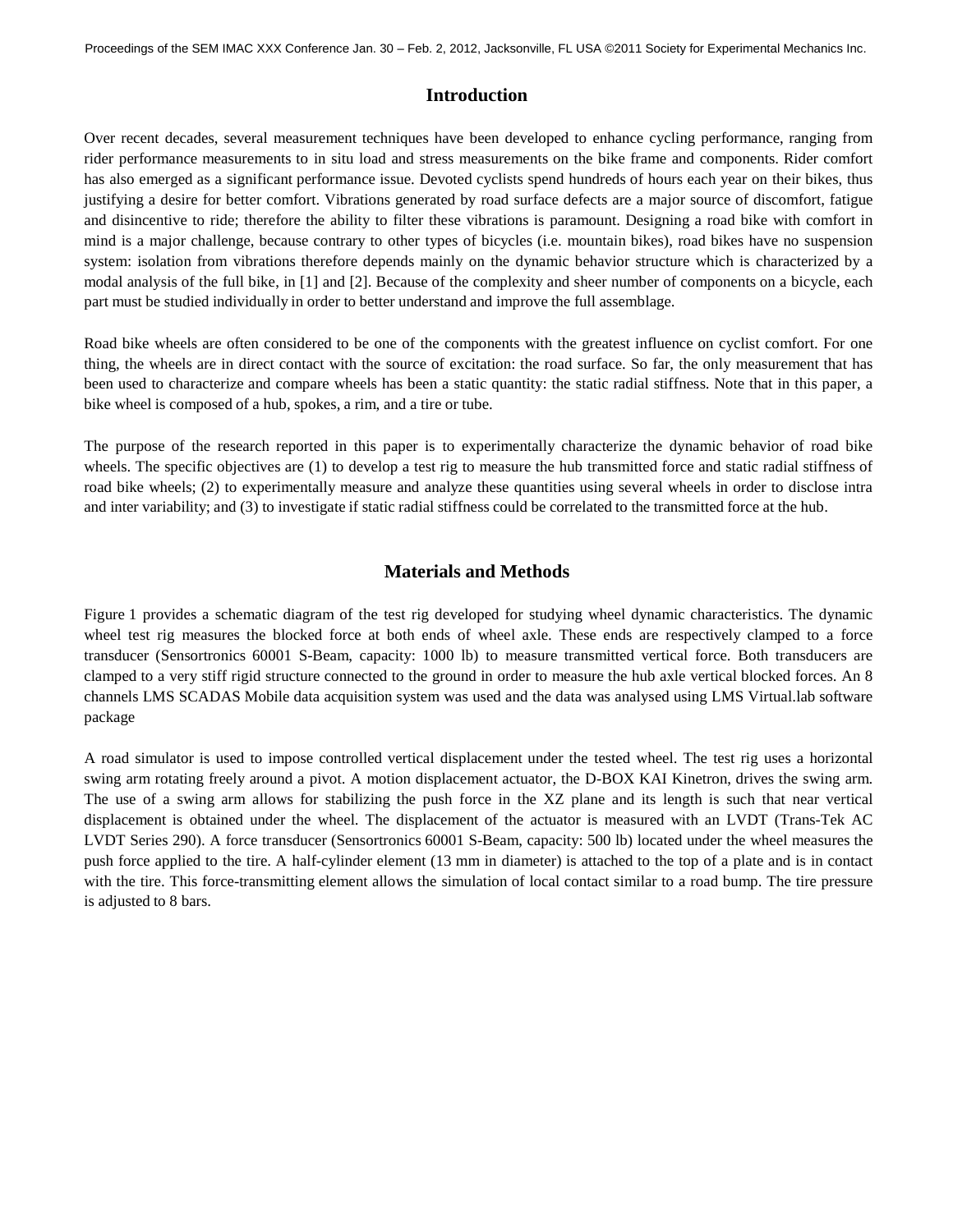

#### **Fig. 1:** Dynamic wheel test rig

For the purposes of this paper, only the front wheels were tested. To simulate the typical preload of a 75 kg cyclist, the actuator is positioned to generate a nominal preload force of 250 N on the wheel

In all the tests we conducted, the preload was adjusted to compensate any wheel out of round variation. A white noise signal was provided to the actuator with an average displacement range of  $\pm 0.25$  mm. A typical displacement power spectrum density (PSD) measured by the LVDT is shown in Fig. 2. The DC component of the curve is due to the preload force. The amplitude response of the actuator drops drastically above 100 Hz. This is caused by the actuator speed limitation. The bandwith of interest is 0-100 Hz, with the knowledge that human sensitivity to vibration diminishes drastically above 100 Hz [3].



**Fig. 2:** PSD of the simulator vertical displacement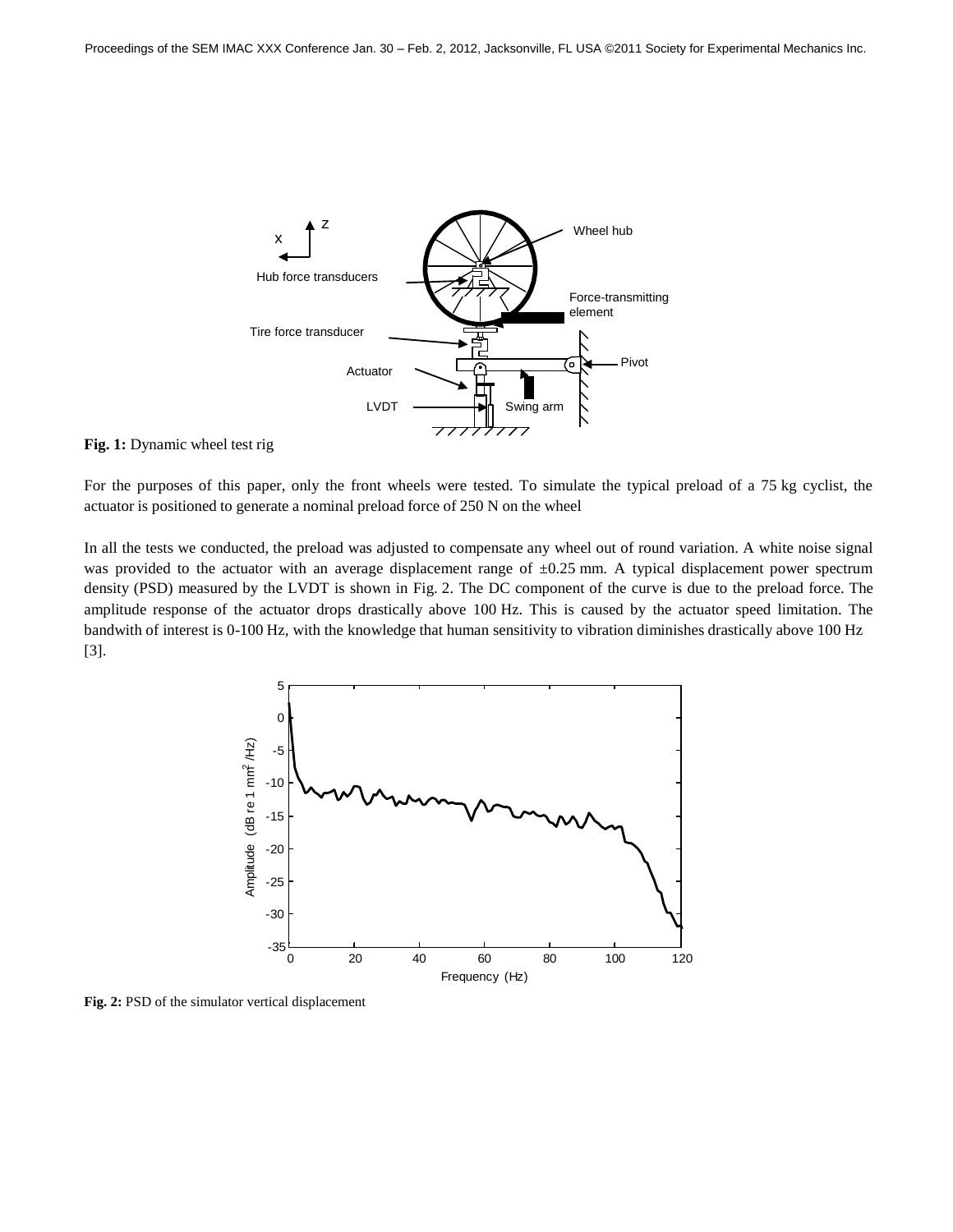### **Wheel force transmission characteristics**

Figure 3 illustrates the typical PSD of the total blocked force transmitted by the hub. All the PSDs in this paper are calculated using 60 averages of 1 s segments overlapped at 67%. The curve shows that the wheel has a dynamic amplification between 70 and 100 Hz.

This measurement represents the total force that would typically be transmitted to the front fork, but in this case this measurement is done in a block condition. The root mean square value of the PSD,  $F_{\text{rms}}$ , is measured for a frequency bandwidth ranging from 2 to 110 Hz, for which there is enough input energy injected in the system by the test rig [4]. This frequency bandwith also allows for the removal of the DC force component.



**Fig. 3:** PSD of the total blocked force transmitted at the hub

We measured the local blocked force  $F_{\text{rms}}$  at several circumferential locations in order to explore potential variability related to the measurement location. Figure 4 shows the spatial distribution of  $F_{\text{rms}}$  measured three times at 16 locations evenly spaced around the wheel, on two different wheels. Significant *F*rms variation around the wheels is easily observed. Wheel *B*  (Fig 4b) shows a much greater variation than wheel *A* (Fig 4a). The maximum variation range measured on a single wheel is 25.2%, with a standard deviation of 5.0% relative to the mean value. The mean of all the 16 *F*rms measured around the circumference for a test is calculated and designated as  $\bar{F}_{rms}$ . This provides a single number for a test that will ease wheel behavior comparison analysis. The two wheels show very different mean values of  $\bar{F}_{rms} = 8.18$  N for wheel *A* and  $\bar{F}_{rms}$  $= 6.78$  N for wheel *B*.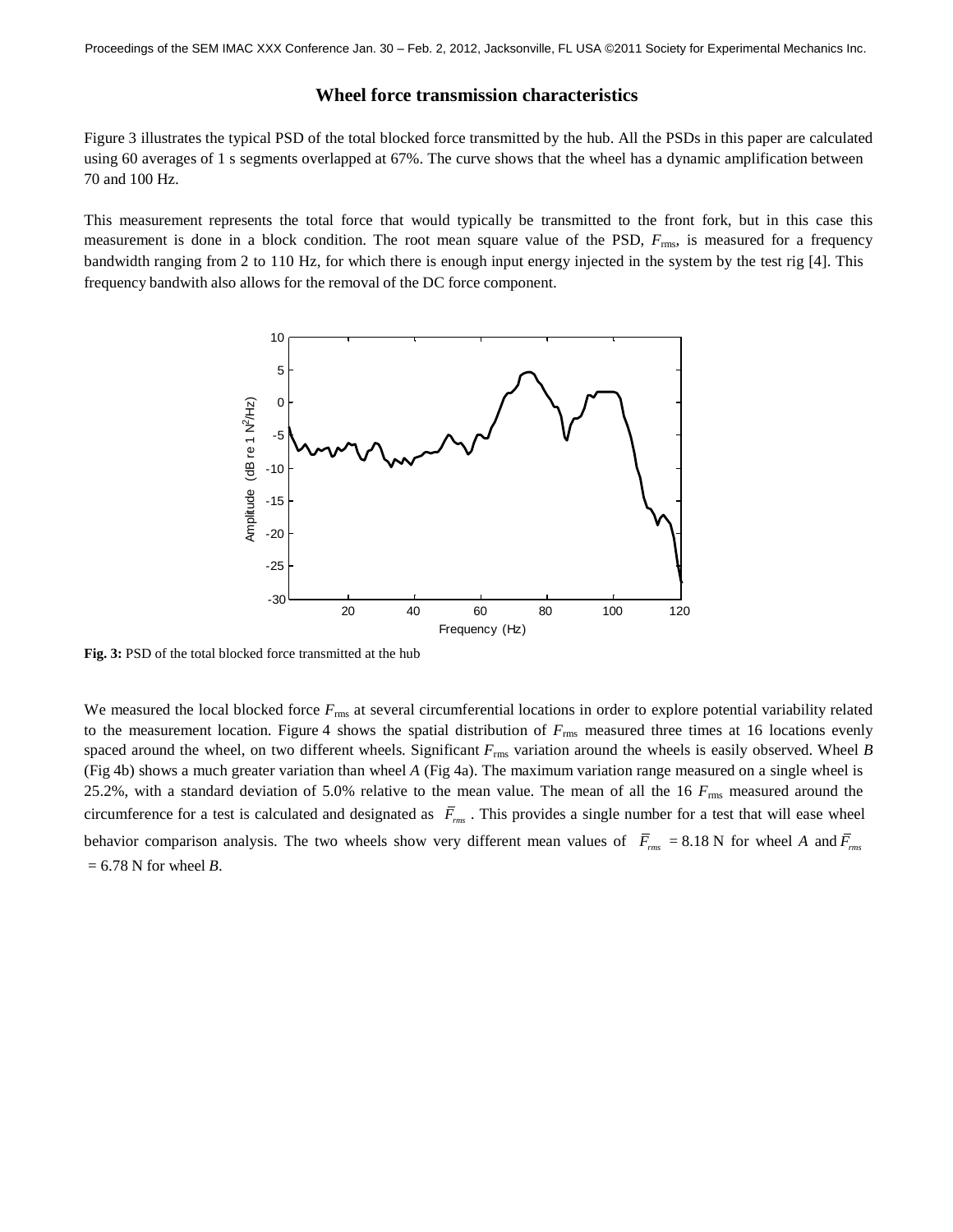

**Fig. 4:** *Frms* for different locations around the wheel circumference. The test is repeated three times a) Wheel *A*: low  $F_{rms}$  variability with  $\overline{F}_{rms} = 8.18$  N; b) Wheel *B*: high  $F_{rms}$  variability with  $\overline{F}_{rms} = 6.78$  N

To explore the merit of this new testing technique, it is interesting to quantify the *Frms* intra-variability using several wheels of the same model. Two same-model front wheels were tested with identical tubes and tires (Fig. 5). The mean difference between the curves is 0.25 N, which represents 3% of the average *Frms* over all measurement locations.



**Fig. 5:** *Frms* comparison of two same-model wheels with measurements taken at 16 locations around each circumference: Wheel sample *A*  $\overline{F}_{rms}$  = 8.18 N and \_\_\_\_\_ Wheel sample *B*  $\overline{F}_{rms}$  = 8.43 N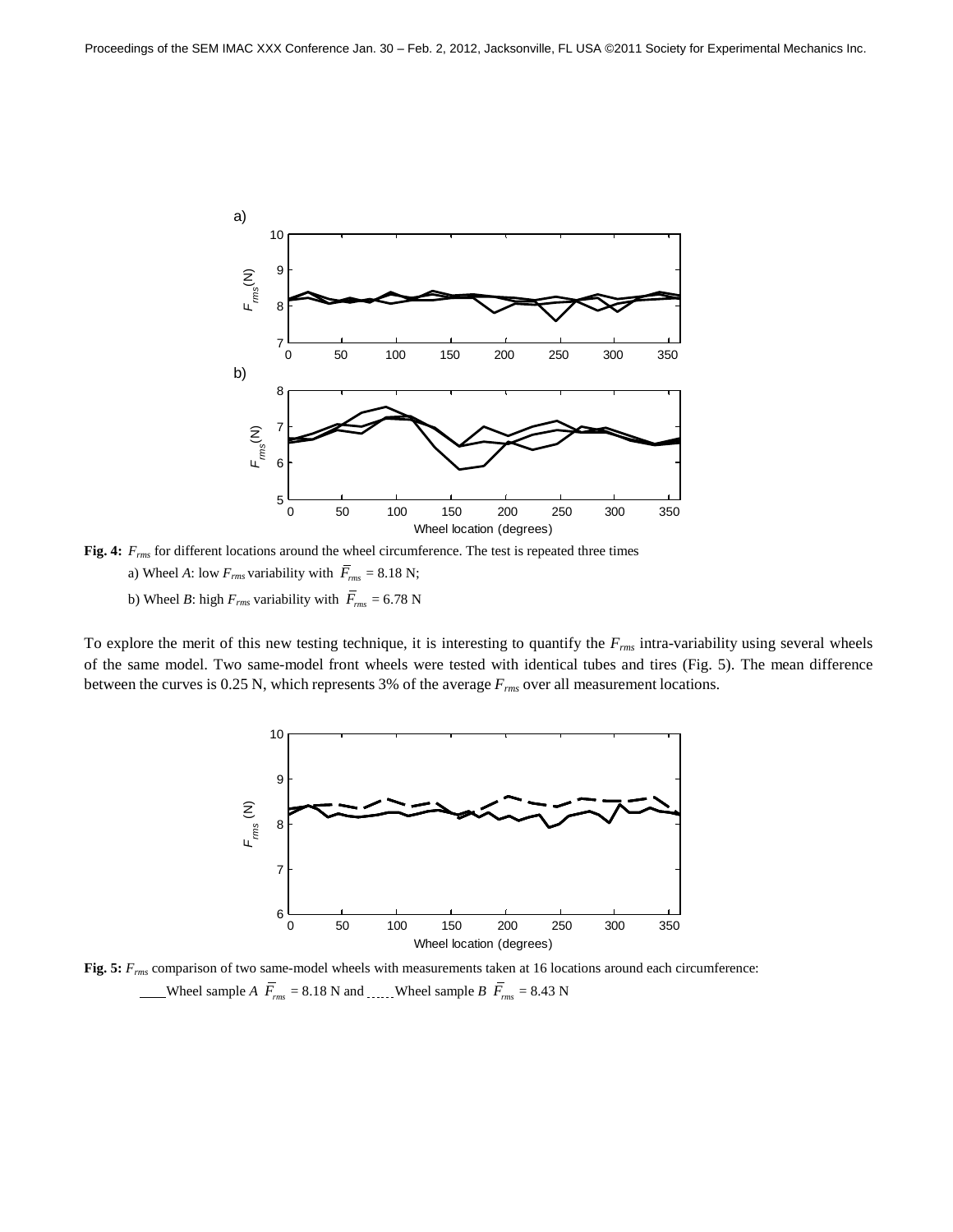Proceedings of the SEM IMAC XXX Conference Jan. 30 – Feb. 2, 2012, Jacksonville, FL USA ©2011 Society for Experimental Mechanics Inc.

### **Wheel rankings**

The ability of the blocked force measurement to differentiate between different wheels was assessed with a test campaign using 5 different wheels. Each wheel was tested 3 times at 16 locations and the mean value at each location is presented for each wheel in Fig. 5. The *Frms*  is also presented for each wheel.



**Fig. 6:** Hub transmitted force  $(F_{rms})$  for 6 different wheel models:

Wheel 1,  $\vec{F}_{rms} = 5.20 \text{ N}$ , Wheel 2,  $\vec{F}_{rms} = 6.56 \text{ N}$ , .......Wheel 3,  $\vec{F}_{rms} = 6.78 \text{ N}$ ,  $\leftrightarrow$  Wheel 4,  $\vec{F}_{rms}$  $= 7.96$  N, Wheel 5,  $F_{rms} = 8.09$  N, \_\_\_\_\_\_\_Wheel 6,  $F_{rms} = 8.18$  N

A significant difference between *Frms* was found using hypothesis testing with a 5% level of significance. Based on Student's *t* distribution (*t*-test) the equivalence of two  $\bar{F}_{rms}$  is rejected when  $t_0 > t_{0.05,\nu}$ . The test was performed based on the fact that the variances between the wheels are not equal and with *υ* representing the degrees of freedom of the analysis [5]. This hypothesis testing shows that using *Frms*  , it is possible to differentiate the wheels, except between wheels 4 and 5 and wheels 5 and 6.

#### **Static radial stiffness and dynamic behavior**

The static radial stiffness test is commonly used to compare wheels because it is a relatively simple test to perform. One of our research objectives is to investigate if the dynamic behavior of wheels can be correlated to their static radial stiffness.

Static radial stiffness was measured on the wheels using the test rig. A vertical displacement under the tire was imposed by the simulator and measured with the LVDT. The force applied to the tire was simultaneously measured, allowing for direct stiffness calculations. To avoid any viscoelastic or dynamic effect, a total displacement time of 30 s was used with a maximum displacement of 2.5 mm. To avoid local effects and obtain a global characterization of the wheel, static radial stiffness was measured at 16 locations evenly spaced around the wheel. In parallel, the dynamic test protocol described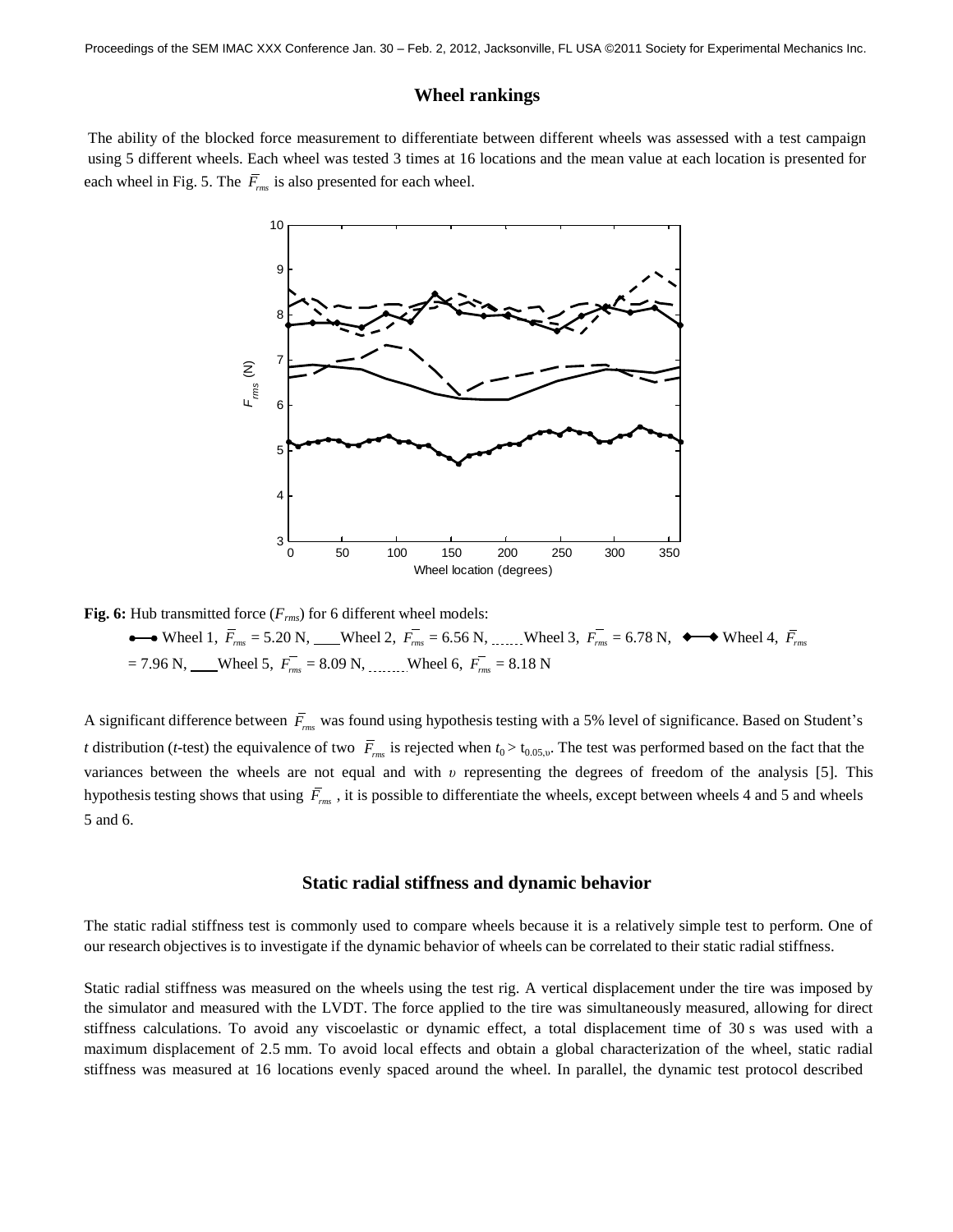previously was used to provide corresponding hub transmitted force. A 250 N preload force was applied during stiffness measurements.

Static radial stiffness as a function of  $F_{\text{rms}}$  is shown in Fig. 7. According to the value of the coefficient of determination ( $R^2$  = 0.41), linear correlation between the static radial stiffness and the *Frms*  cannot be established.



**Fig. 7:** Static radial stiffness as a function of *Frms*  (wheels 1 to 6)

### **Discussion**

Measurement of the force transmitted at the hub generated by displacement imposed over the circumference of the wheel, and the corresponding average value  $\overline{F}_{rms}$  for several different wheel models shows that wheels do behave differently and that they do not transmit the same force level. Statistical analysis indicates that this is not du to chance and it allows to differentiate the wheels among them. As well, these measurements require a specific rig. However, this approach still offers a relatively easy way to dynamically evaluate and compare wheel behavior. It was also shown that measurements must be made at several locations around the wheel circumference in order to obtain average values, because wheels may have significant behavior variability around the circomference. This may be related to spoke characteristics tension, assymetry of the rim, or the location of the force relative to the point where the spoke is attached on the rim.

One interesting hypothesis is that the wheel with the lowest  $\bar{F}_{\scriptscriptstyle{rms}}$  value is the most comfortable one. However, certain elements must be considered before drawing such a definitive conclusion. The technique uses a blocked force which allows us to make sure that all wheels are tested under the exact same boundary conditions at the hub for the force measurement. A real fork would not apply the same boundary conditions and this will infuence the amplitude of the transmitted force. Although this may not change the ranking obtained with the blocked force situation, further investigation is nevertheless